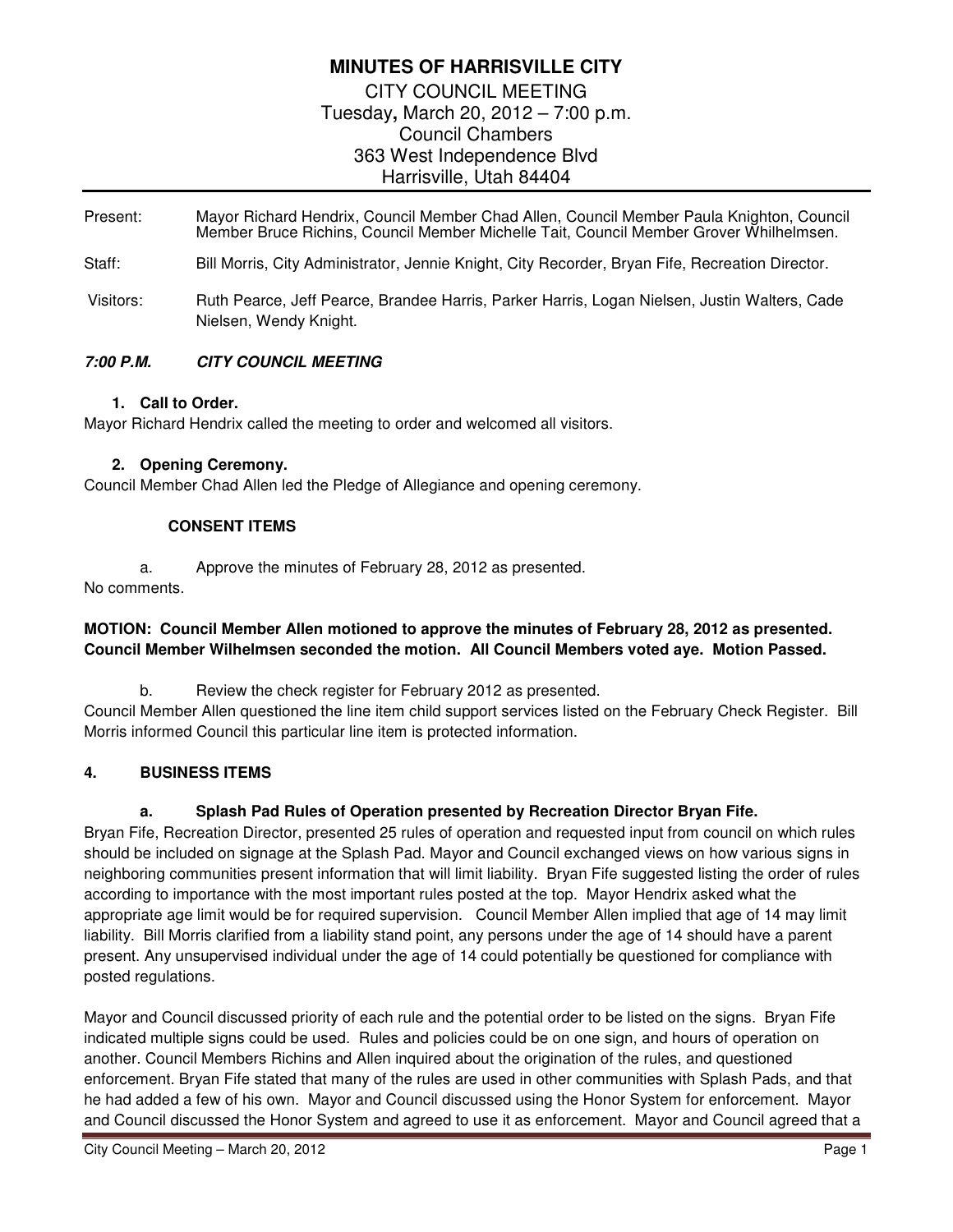breach of rules and policy could potentially result in trespassing violators from the park. Further use of the park by trespassed individuals would require permission from staff before their return to the park would be allowed. Council inquired about a security system. Bill Morris indicated a security system could be installed on the premises.

Mayor and Council agreed a policy should be developed for reporting violations. The non-emergency call number for Weber County Dispatch will be listed. The on duty officer will respond and contact the on-call splash pad personnel. Mayor and Council recommended Bryan Fife work directly with Bill Morris to combine similar rules, and define the policies that will ultimately be displayed on the signs, and email the final rules and regulations to Council for review.

## b. **Truth in Taxation**

Bill Morris gave a brief overview of a recent meeting with the County Treasurer's Office about a potential tax increase for residents. He stressed how the city is suffering from a loss in retention of employees from all departments based on the lower pay scale in comparison to neighboring cities. Surrounding cities are persuading our fully trained employees away from our city. Bill Morris reported his recent discussion with Perry City Officials who acknowledged that the loss of quality employees often results in an increase of departmental problems from remaining employees. Perry City informed their residents of the impact, the situation; and once the truth was known to the residents, officials found acceptance to the tax increase was better received.

Bill Morris indicated the proposed Weber County tax decrease proposal, discussed in previous council meetings, will be delayed. Weber County Treasurer's Office advised the city to plan the 2013 budget accordingly, and then consider what is needed for an increase. Once the budget is defined, a reevaluation of revenue versus expenditures may indicate the tax increase may not be necessary. They will need to evaluate what the gap is in revenues and expenditures. Bill Morris suggested a 5% increase be put in the Capital Facilities Projects fund to help buffer the gap. He proposed that if a tax increase becomes necessary, the City can then proceed with a public hearing after the budget is confirmed.

The Mayor affirmed that revenues are down and now may be the time for adjustment. Bill Morris suggested using a recent salary survey as a guide. Council Member Wilhelmsen suggested projecting out forward several years in the future when considering the increase. The Mayor indicated budget meetings may be delayed based on recent staff issues. Bill Morris indicated if it is determined that an increase is necessary, the City could begin by running articles in the city newsletter to prepare public for the potential increase. Council suggested Police Chief, Max Jackson, be involved with newsletter articles based on the history of recent vacancies in the Police Department.

Mayor gave a brief staff update. He thanked staff members for stepping in to meet the City's needs in the absence of other workers. All Council Members expressed concern, and indicated the desire to make sure current employees are taken care of.

# **5. PUBLIC COMMENTS**

Harrisville resident Brandee Harris from 2208 N. 700 W. inquired about whether Harrisville City currently has an ordinance regarding owner's responsibility to care for existing hazardous conditions on unoccupied repossessed properties within the city. Bill Morris confirmed that the Harrisville City Code enforcement policy responds to resident complaints regarding such issues. He explained the process includes issuing a certificate of non compliance on a property, fines are assessed, and a lien is in place until paid to clear the title of a property for future sale. He recommended Bryan Fife, public works employee, meet with Ms. Harris to address the concern and removal of a fallen tree in the 700 West area of the city, and any other safety concerns in that area.

## **6. MAYOR/COUNCIL FOLLOW-UP**

Mayor and council discussed the upcoming League of City and Towns registration. Mayor suggested Council fill out registration immediately for fees to be paid before the deadline.

## **a. Heritage Days 2012**

Mayor and council agreed to move Heritage Days 2012 date back to August 4<sup>th</sup> due to lack of available